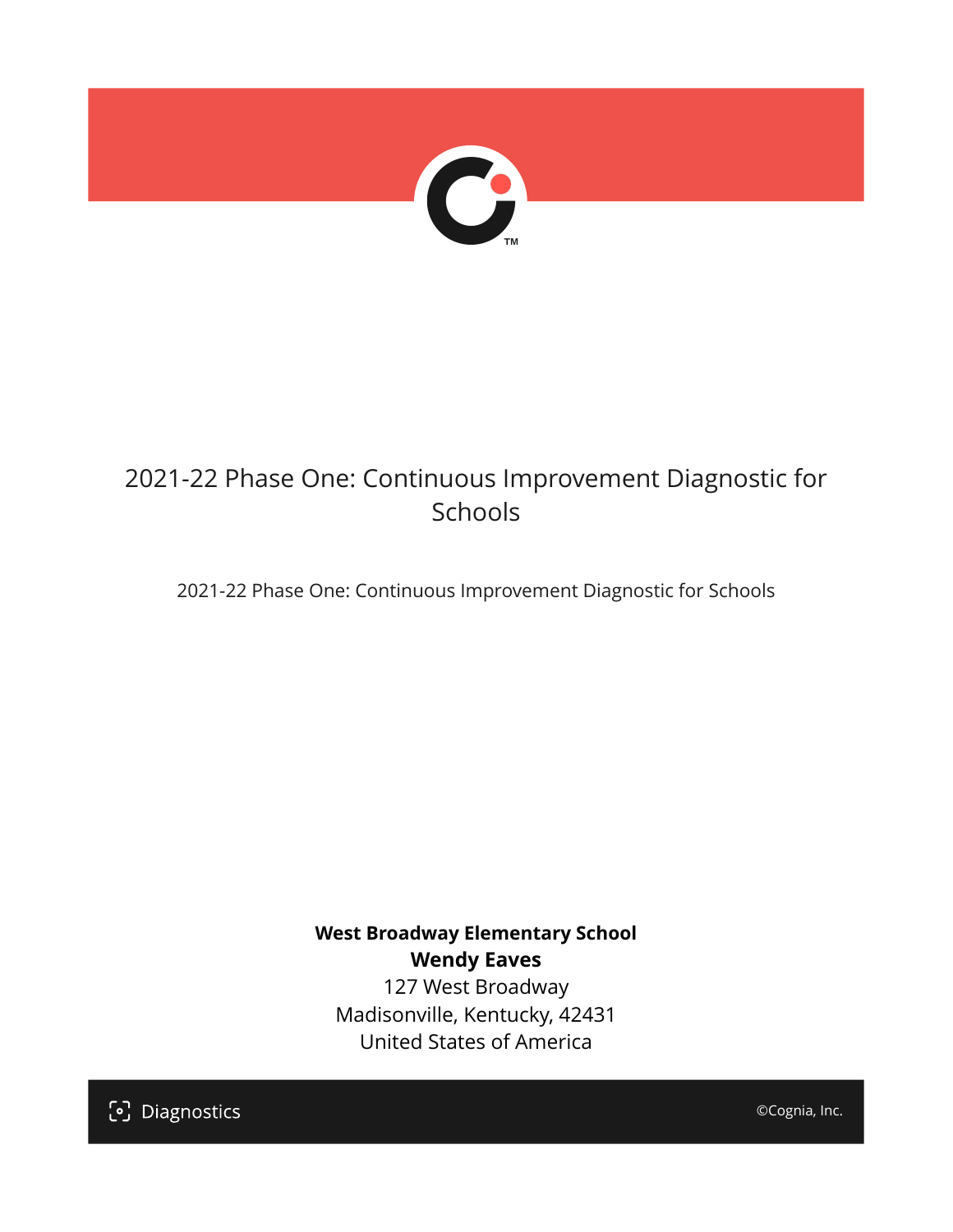2021-22 Phase One: Continuous Improvement Diagnostic for Schools - 2021-22 Phase One: Continuous Improvement Diagnostic for Schools - Generated on 09/02/2021

West Broadway Elementary School

# **Table of Contents**

<u>[3](#page-2-0)</u> [2021-22 Phase One: Continuous Improvement Diagnostic for Schools](#page-2-0)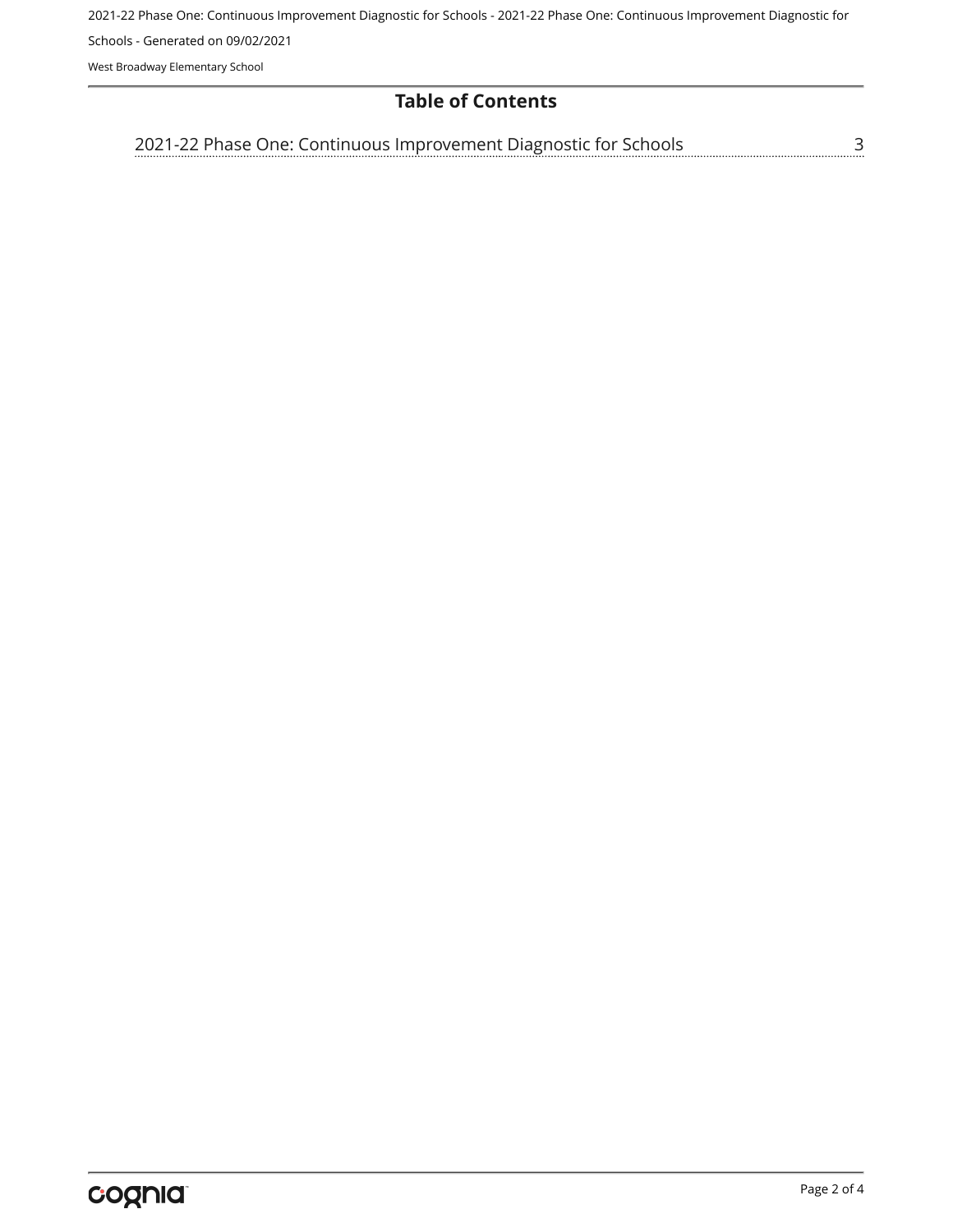2021-22 Phase One: Continuous Improvement Diagnostic for Schools - 2021-22 Phase One: Continuous Improvement Diagnostic for Schools - Generated on 09/02/2021 West Broadway Elementary School

# <span id="page-2-0"></span>**2021-22 Phase One: Continuous Improvement Diagnostic for Schools**

The **Comprehensive School Improvement Plan or CSIP** is defined as a *plan developed by the school council, or successor, and charter schools with the input of parents, faculty, and staff, based on a review of relevant data that includes targets, strategies, activities, and a time schedule to support student achievement and student growth, and to eliminate gaps among groups of students.*

The comprehensive school and district improvement plan process is outlined in 703 KAR 5:225. The requirements included in the administrative regulation are key components of the continuous improvement process in Kentucky and ultimately fulfillment of school, district, and state goals under the Kentucky State Plan as required by the Every Student Succeeds Act (ESSA).

While the regulation outlines a timeline for compliance purposes, the plan itself is a strategic and proven approach to improve processes and to ensure students achieve. The timeline for the school's 2021-22 diagnostics is as follows:

#### **Phase One: August 1 - October 1**

• Continuous Improvement Diagnostic for Schools

# **Phase Two: October 1 - November 1**

- The Needs Assessment for Schools
- School Assurances
- School Safety Report

# **Phase Three: November 1 - January 1**

- Comprehensive School Improvement Plan
- Executive Summary for Schools
- Professional Development Plan for Schools

# **Phase Four: January 1 - December 31**

• Progress Monitoring

*As principal of the school, I hereby commit to implementing continuous improvement processes with fidelity to support student achievement and student growth and to eliminate achievement gaps among groups of students. I also assure that the comprehensive school improvement plan is developed by the school council, (where applicable) with the input of parents, faculty, and staff.*